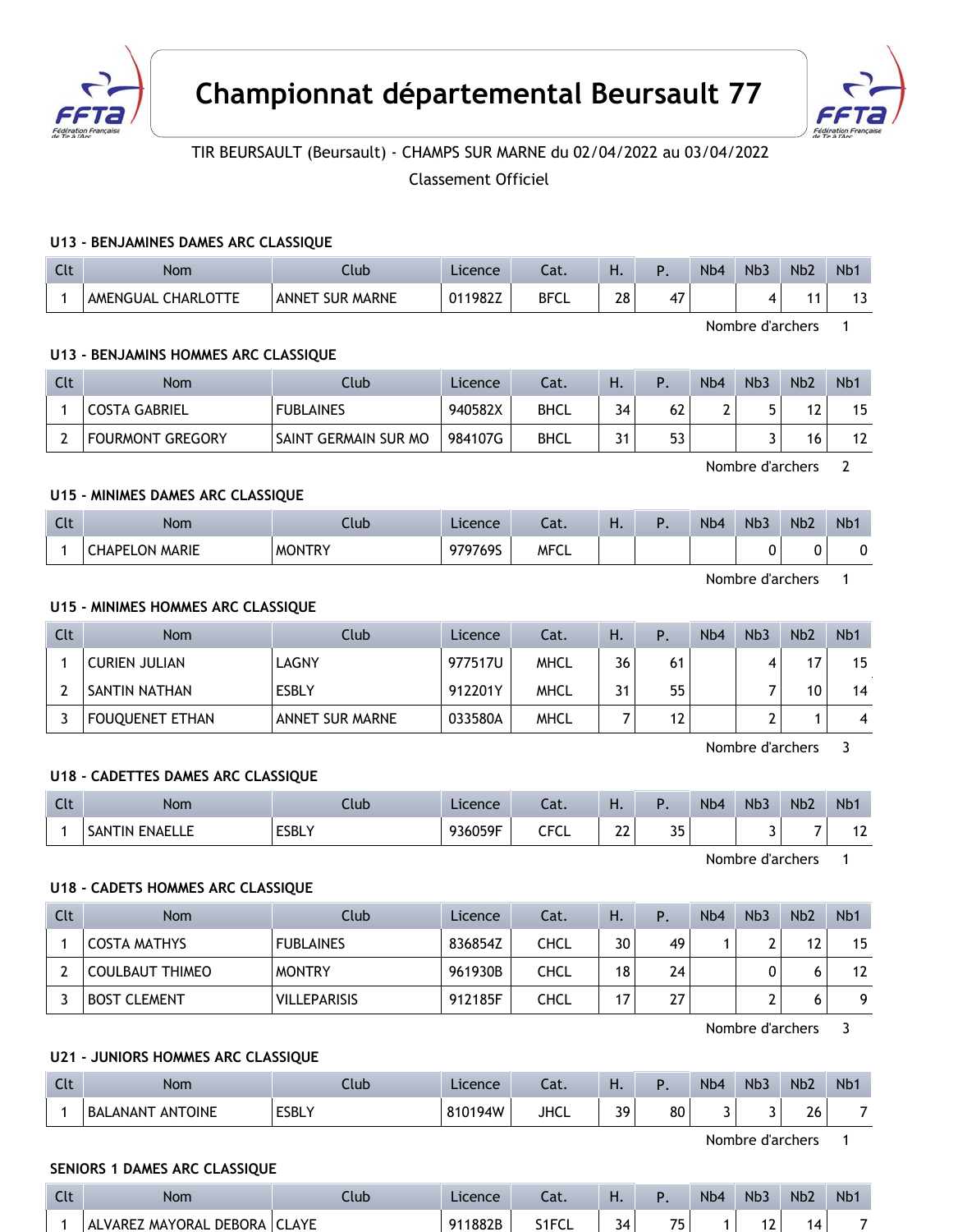| $\mathsf{L}$ IND <sup>V</sup><br>M<br>. <del>.</del><br>,<br>-<br>∼<br>-<br>. .<br>. .<br>. . |  |  | $\sim$ $\sim$ $\sim$ | . | $\cdot$ – – – $\cdot$ | $\sim$ $-$ | . . |  |  |  |  |
|-----------------------------------------------------------------------------------------------|--|--|----------------------|---|-----------------------|------------|-----|--|--|--|--|
|-----------------------------------------------------------------------------------------------|--|--|----------------------|---|-----------------------|------------|-----|--|--|--|--|

Nombre d'archers 3

# **SENIORS 1 HOMMES ARC CLASSIQUE**

| Clt | <b>Nom</b>                | Club                          | Licence | Cat.               | Н. | P. | Nb4 | Nb <sub>3</sub> | Nb <sub>2</sub> | N <sub>b</sub> 1 |
|-----|---------------------------|-------------------------------|---------|--------------------|----|----|-----|-----------------|-----------------|------------------|
|     | <b>VISSE CEDRIC</b>       | <b>OUINCY VOISINS</b>         | 348492W | S <sub>1</sub> HCL | 39 | 94 | 5   | 8               | 24              | $\overline{2}$   |
| 2   | PERROT PIERRE-JEAN        | <b>ANNET SUR MARNE</b>        | 898049R | S <sub>1</sub> HCL | 39 | 79 |     |                 | 23              | 8                |
| 3   | <b>LOTITO MICKAEL</b>     | <b>MOUROUX</b>                | 787998V | S <sub>1</sub> HCL | 37 | 71 |     | 6               | 22              | 9                |
| 4   | <b>GALLAIS CHRISTOPHE</b> | <b>VERT ST DENIS - CESSON</b> | 984357D | S <sub>1</sub> HCL | 34 | 61 |     | 5               | 14 <sub>1</sub> | 14               |
| 5   | MACQUET JEAN FRANCOIS     | <b>MITRY MORY</b>             | 460882J | S <sub>1</sub> HCL | 30 | 53 |     | 4               | 15              | 11               |
| 6   | <b>COULBAUT THOMAS</b>    | <b>MONTRY</b>                 | 348488S | S <sub>1</sub> HCL | 29 | 52 |     | 5               | 13              | 11               |
|     | <b>LETORT CLEMENT</b>     | <b>ANNET SUR MARNE</b>        | 755748R | S <sub>1</sub> HCL | 26 | 43 |     |                 | 12              | 12               |

Nombre d'archers 7

# **SENIORS 2 DAMES ARC CLASSIQUE**

| Clt | <b>Nom</b>             | Club                          | Licence | Cat.               | Η. | Ρ. | N <sub>b</sub> 4 | Nb <sub>3</sub> | N <sub>b</sub> 2 | N <sub>b</sub> 1 |
|-----|------------------------|-------------------------------|---------|--------------------|----|----|------------------|-----------------|------------------|------------------|
|     | <b>MONROY SANDRINE</b> | <b>VERT ST DENIS - CESSON</b> | 692005E | S <sub>2</sub> FCL | 37 | 78 | 2                | 8               | 19               | 8                |
|     | <b>FOURMONT MAGALI</b> | SAINT GERMAIN SUR MO          | 604129M | S <sub>2</sub> FCL | 37 | 70 |                  | 6               | 18               | 12               |
|     | <b>VILFEU NATHALIE</b> | SAINT GERMAIN SUR MO          | 928569P | S <sub>2</sub> FCL | 29 | 51 |                  | 5               | 12               | 12               |
| 4   | PILLON SEVERINE        | <b>VILLEPARISIS</b>           | 766822C | S <sub>2</sub> FCL | 28 | 43 |                  |                 | 11               | 15               |
| 5   | <b>MOES ELODIE</b>     | DAMMARTIN EN GOELE            | 389385V | S <sub>2</sub> FCL | 20 | 27 |                  |                 |                  | 13               |
| 6   | PARMENTIER FREDERIQUE  | <b>DAMPMART</b>               | 867544H | S <sub>2</sub> FCL | 17 | 26 |                  |                 | 5.               | 10               |

Nombre d'archers 6

# **SENIORS 2 HOMMES ARC CLASSIQUE**

| <b>Clt</b>     | <b>Nom</b>               | Club                          | Licence | Cat.  | Η. | Ρ. | N <sub>b</sub> 4 | Nb <sub>3</sub> | Nb <sub>2</sub> | N <sub>b</sub> 1 |
|----------------|--------------------------|-------------------------------|---------|-------|----|----|------------------|-----------------|-----------------|------------------|
| 1              | <b>VILFEU EMMANUEL</b>   | SAINT GERMAIN SUR MO          | 012290J | S2HCL | 39 | 78 | 1                | 3               | 30              | 5                |
| $\overline{2}$ | RAVAILLE PASCAL          | <b>VERT ST DENIS - CESSON</b> | 765508Z | S2HCL | 38 | 92 | $\overline{2}$   | 12              | 24              | $\mathbf{0}$     |
| 3              | <b>DOUDO GILLES</b>      | <b>SAINT PATHUS</b>           | 841735E | S2HCL | 38 | 80 | 3                | 8               | 17              | 10               |
| 4              | <b>BOBELIN CHRISTIAN</b> | <b>FONTAINEBLEAU</b>          | 663347E | S2HCL | 38 | 80 | $\mathbf{2}$     | $\overline{7}$  | 22              | $\overline{7}$   |
| 5              | NOEL DOMINIQUE           | <b>MONTRY</b>                 | 653540V | S2HCL | 34 | 64 |                  | 6               | 18              | 10               |
| 6              | PORUCZYNSKI JULIEN       | <b>VILLEPARISIS</b>           | 789037Z | S2HCL | 33 | 62 |                  | 4               | 21              | 8                |
| 7              | <b>BEZARD PATRICE</b>    | SAINT PATHUS                  | 408855H | S2HCL | 32 | 69 | $\overline{2}$   | 8               | 15              | $\overline{7}$   |
| 8              | <b>MASLE AXEL</b>        | <b>QUINCY VOISINS</b>         | 705777Z | S2HCL | 30 | 55 | 1                | 3               | 16              | 10               |
| 9              | <b>BLOT ERIC</b>         | <b>COUILLY PONT AUX DAM</b>   | 851757Y | S2HCL | 29 | 58 | 5                | 3               | 8               | 13               |
| 10             | <b>RUCART FRANCOIS</b>   | DAMMARTIN EN GOELE            | 767211A | S2HCL | 28 | 51 |                  | 3               | 17              | 8                |
| 11             | <b>VRILLAUD PATRICE</b>  | <b>CHELLES</b>                | 818590X | S2HCL | 28 | 45 |                  | 1               | 15              | 12               |
| 12             | <b>MARTIN GILLES</b>     | <b>CHAMPS SUR MARNE</b>       | 354282P | S2HCL | 27 | 53 | 1                | 3               | 17              | 6                |
| 13             | VAN AUDEKERK ARNAUD      | <b>ANNET SUR MARNE</b>        | 841060W | S2HCL | 25 | 47 | $\mathbf{1}$     | 3               | 13              | 8                |
| 14             | <b>LEOPOLD PATRICE</b>   | <b>VILLEPARISIS</b>           | 961318L | S2HCL | 16 | 24 |                  | $\mathbf{2}$    | 4               | 10               |
| 15             | <b>FELI SEBASTIEN</b>    | <b>MITRY MORY</b>             | 950911Z | S2HCL | 10 | 17 | $\mathbf{1}$     | $\overline{2}$  | 0               | $\overline{7}$   |
| 16             | <b>MINIER LAURENT</b>    | <b>VILLEPARISIS</b>           | 983490L | S2HCL | 8  | 13 |                  | $\mathbf{0}$    | 5               | 3                |
| 17             | DESPEYROUX FREDERIC      | <b>OUINCY VOISINS</b>         | 271165V | S2HCL |    |    |                  |                 |                 |                  |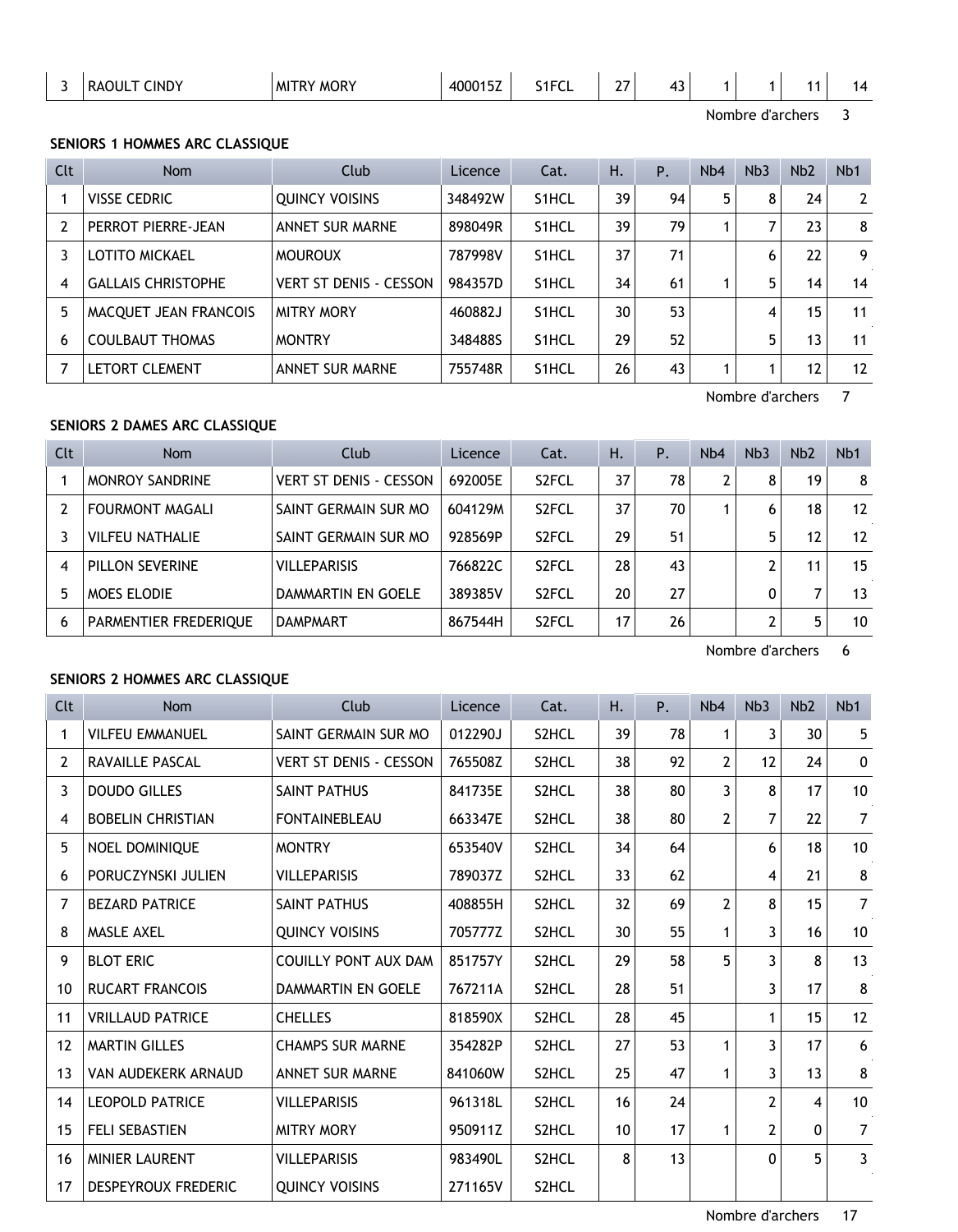#### **SENIORS 3 DAMES ARC CLASSIQUE**

| Clt | <b>Nom</b>           | Club              | Licence | Cat.  | H. | Ρ. | N <sub>b</sub> 4 | Nb <sub>3</sub> | Nb <sub>2</sub> | N <sub>b</sub> 1 |
|-----|----------------------|-------------------|---------|-------|----|----|------------------|-----------------|-----------------|------------------|
|     | DELAGRANDA DOMINIQUE | LAGNY             | 676879N | S3FCL | 35 | 69 |                  |                 | 14              | 12               |
|     | LALLIER MARIE-CLAUDE | LAGNY             | 818544X | S3FCL | 22 | 40 |                  |                 |                 | 10               |
|     | HATTE JOSETTE        | <b>MITRY MORY</b> | 374263H | S3FCL | 22 | 39 |                  |                 | 10              | q                |

Nombre d'archers 3

#### **SENIORS 3 HOMMES ARC CLASSIQUE**

| Clt          | <b>Nom</b>                | Club                         | Licence | Cat.  | Н. | Ρ. | Nb4 | Nb <sub>3</sub> | Nb <sub>2</sub> | Nb1            |
|--------------|---------------------------|------------------------------|---------|-------|----|----|-----|-----------------|-----------------|----------------|
| 1            | <b>FOURMONT MICHEL</b>    | SAINT GERMAIN SUR MO         | 271462T | S3HCL | 37 | 68 | 1   | 4               | 20              | 12             |
| $\mathbf{2}$ | <b>ARTAUD THIERRY</b>     | <b>VERNOU LA CELLE SUR S</b> | 280945A | S3HCL | 36 | 68 | 2   | 6               | 14              | 14             |
| 3            | <b>MUNOT YVES</b>         | SAINT PATHUS                 | 972323Y | S3HCL | 31 | 57 | 2   | 3               | 14              | 12             |
| 4            | <b>COURIVAUD PATRICE</b>  | <b>CHAMPS SUR MARNE</b>      | 764336A | S3HCL | 30 | 48 |     | 2               | 14              | 14             |
| 5            | PINNA JEAN-LOUIS          | <b>GAGNY</b>                 | 906850G | S3HCL | 25 | 41 |     | 2               | 12              | 11             |
| 6            | <b>BREFORT DANIEL</b>     | <b>CHAMPS SUR MARNE</b>      | 289694K | S3HCL | 23 | 32 |     |                 | 7               | 15             |
| 7            | LETORT CHRISTIAN          | <b>ANNET SUR MARNE</b>       | 815890M | S3HCL | 21 | 34 |     | 2               | 9               | 10             |
| 8            | <b>IAPTEFF DIDIER</b>     | <b>MITRY MORY</b>            | 671910M | S3HCL | 21 | 32 |     | 1               | 9               | 11             |
| 9            | <b>GUENARD ALAIN</b>      | <b>COUILLY PONT AUX DAM</b>  | 775602W | S3HCL | 19 | 28 |     | 3               | 3               | 13             |
| 10           | PIOTROWSKI JEAN-FRANÇOI   | <b>CHAMPS SUR MARNE</b>      | 972142B | S3HCL | 15 | 25 |     | $\overline{2}$  | 6               | $\overline{7}$ |
| 11           | <b>CLOAREC BERNARD</b>    | <b>ESBLY</b>                 | 919810U | S3HCL | 14 | 21 |     |                 | 5               | 8              |
| 12           | SOHIER JEAN-PIERRE        | <b>CHAMPS SUR MARNE</b>      | 928105K | S3HCL | 11 | 20 |     | 0               | 6               | 4              |
| 13           | <b>BERNARD GEORGES</b>    | <b>ANNET SUR MARNE</b>       | 624285W | S3HCL | 8  | 14 |     | 2               | 2               | $\overline{4}$ |
| 14           | <b>CHIATANTE GIOVANNI</b> | <b>ESBLY</b>                 | 401769F | S3HCL |    |    |     | 0               | $\mathbf{0}$    | 0              |
| 15           | <b>FLECHE CLAUDE</b>      | <b>MONTRY</b>                | 366133W | S3HCL |    |    |     |                 |                 |                |

Nombre d'archers 15

### **SENIORS 1 DAMES ARC A POULIES**

| $\sim$<br><b>CIL</b> | <b>Nom</b>            | Llub                 | Licence | Cat.                | . . |    | N <sub>b</sub> 4 | N <sub>b</sub> 3 | Nb <sub>2</sub> | N <sub>p</sub> |
|----------------------|-----------------------|----------------------|---------|---------------------|-----|----|------------------|------------------|-----------------|----------------|
|                      | <b>BERCHER CELINE</b> | <b>MARLY POURNOY</b> | 295633R | carce<br>٬۱۲٬<br>ັບ | 40  | 14 |                  | 74               |                 |                |

Nombre d'archers 1

## **SENIORS 1 HOMMES ARC A POULIES**

| Clt | Nom                    | Club                  | Licence | Cat.  | Н. |     | Nb <sub>4</sub> | N <sub>b</sub> 3 | Nb <sub>2</sub> | N <sub>b</sub> 1 |
|-----|------------------------|-----------------------|---------|-------|----|-----|-----------------|------------------|-----------------|------------------|
|     | <b>DENY MONTGOMERY</b> | <b>MONTRY</b>         | 685432K | S1HCO | 40 | 128 |                 | າາ<br>LL         | 5               |                  |
|     | ROCU CLÉMENT           | VERNOU LA CELLE SUR S | 930526S | S1HCO | 38 | נס  |                 |                  | . –             |                  |

Nombre d'archers 2

# **SENIORS 2 DAMES ARC A POULIES**

| Clt | <b>Nom</b>            | Club            | Licence | Cat.  | п. |     | N <sub>b</sub> 4 | Nb <sub>3</sub> | N <sub>b</sub> 2 | N <sub>b</sub> |
|-----|-----------------------|-----------------|---------|-------|----|-----|------------------|-----------------|------------------|----------------|
|     | <b>LEBAULT ROXANE</b> | <b>DAMPMART</b> | 808911B | S2FCO | 40 | 103 |                  | 20              | 47               |                |
|     | DELOMENIE HELENA      | <b>ESBLY</b>    | 953461W | S2FCO | u  |     |                  | ∼               |                  |                |

Nombre d'archers 2

#### **SENIORS 2 HOMMES ARC A POULIES**

| Clt | Nom             | Club                    | Licence | Cat.               | . . |     | N <sub>b</sub> 4 | Nb3 | N <sub>b</sub> 2 | N <sub>b</sub> |
|-----|-----------------|-------------------------|---------|--------------------|-----|-----|------------------|-----|------------------|----------------|
|     | BARONNAT CEDRIC | POURNOY<br><b>MARLY</b> | 441809C | S <sub>2</sub> HCO | 40  | 171 |                  | . – | 44               |                |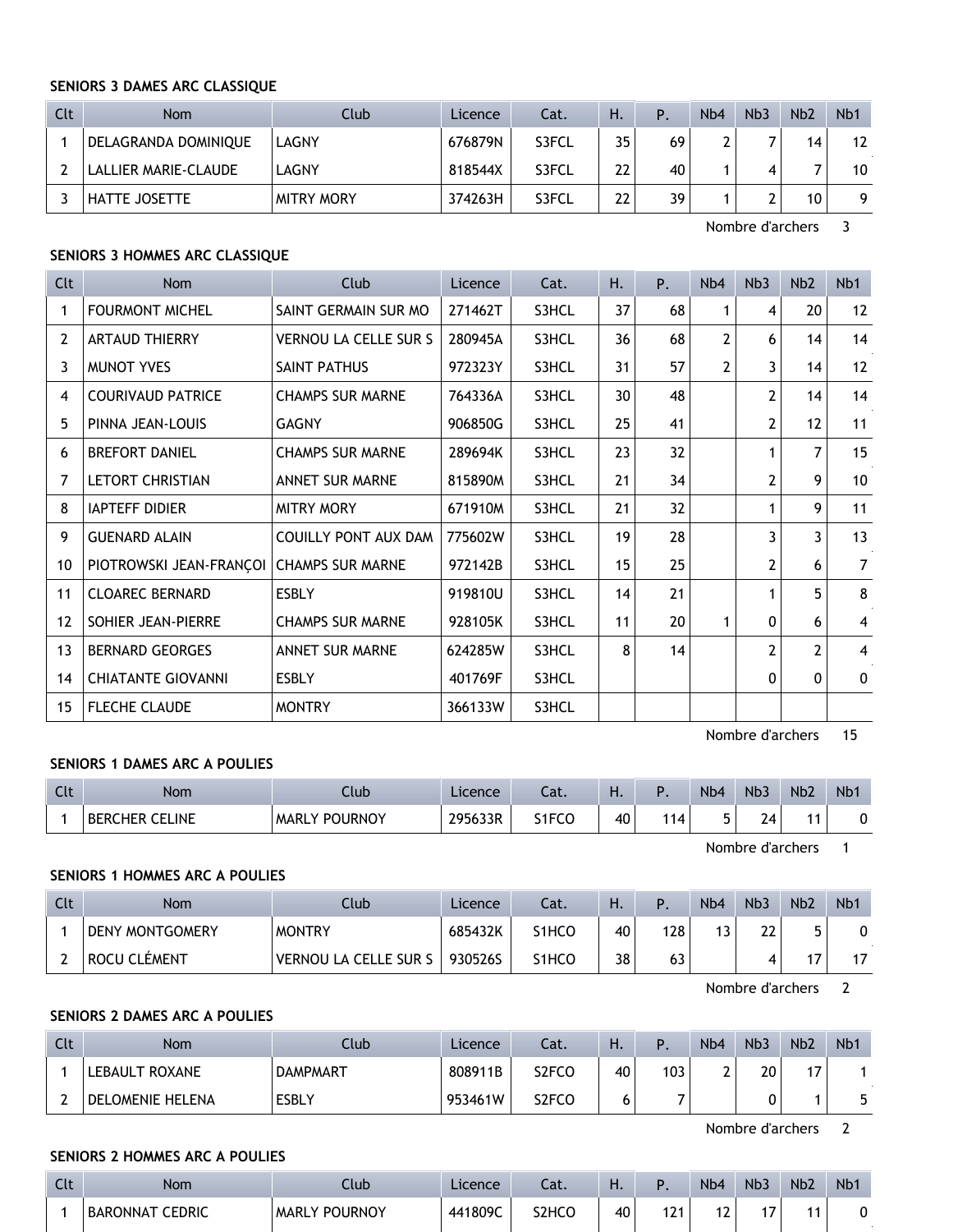|   | DEHECQ YANN                  | <b>VERT ST DENIS - CESSON</b> | 869634E | S <sub>2</sub> HCO | 40 | 101 | 4  | 16 | 17 | 3              |
|---|------------------------------|-------------------------------|---------|--------------------|----|-----|----|----|----|----------------|
| 4 | PICOU FABIEN                 | <b>OUINCY VOISINS</b>         | 354599J | S <sub>2</sub> HCO | 40 | 100 | 2  | 18 | 18 | $\overline{2}$ |
|   | <b>COSTILLE JEANBAPTISTE</b> | SAINT GERMAIN SUR MO          | 978390T | S <sub>2</sub> HCO | 40 | 82  |    | 8  | 23 | 8              |
| h | PRUDHOMME ARNAUD             | <b>OZOIR LA FERRIERE</b>      | 781205L | S <sub>2</sub> HCO | 39 | 94  | 5. | 11 | 18 | 5              |
|   | <b>SEJOURNE DENIS</b>        | SAINT GERMAIN SUR MO          | 012404H | S <sub>2</sub> HCO | 39 | 79  | ∍  | 5  | 24 | 8              |
| 8 | <b>DUCROCO KEVIN</b>         | <b>OZOIR LA FERRIERE</b>      | 433671G | S <sub>2</sub> HCO | 38 | 93  | 6  | 10 | 17 | 5              |
| 9 | <b>HORNEZ STEPHANE</b>       | <b>FUBLAINES</b>              | 285771W | S <sub>2</sub> HCO | 31 | 105 | 5  | 18 | 15 |                |

Nombre d'archers 9

# **SENIORS 3 DAMES ARC A POULIES**

| Clt | <b>Nom</b>                    | Club                     | Licence | Cat.  | Η. | Ρ. | N <sub>b</sub> 4 | Nb <sub>3</sub> | Nb <sub>2</sub> | N <sub>b</sub> 1 |
|-----|-------------------------------|--------------------------|---------|-------|----|----|------------------|-----------------|-----------------|------------------|
|     | <b>CHAPUISAT BRIGITTE</b>     | SAINT GERMAIN SUR MO     | 788754S | S3FCO | 39 | 93 |                  | 11              | 23              |                  |
|     | LENOIR CATHERINE              | <b>DAMPMART</b>          | 984390P | S3FCO | 39 | 91 |                  | 12              | 19              | 5                |
|     | <b>FARADE RAYMONDE</b>        | <b>OZOIR LA FERRIERE</b> | 677842K | S3FCO | 37 | 63 |                  | 4               | 18              | 15               |
| 4   | <b>GODART MARIE-CHRISTINE</b> | ANNET SUR MARNE          | 669941X | S3FCO | 36 | 78 |                  | 10              | 16              | 8                |
| 5   | <b>CHAPOT CATHERINE</b>       | SAINT GERMAIN SUR MO     | 369438N | S3FCO | 27 | 45 |                  |                 | 8               | 14               |

Nombre d'archers 5

# **SENIORS 3 HOMMES ARC A POULIES**

| Clt | <b>Nom</b>             | <b>Club</b>                   | Licence | Cat.  | Η. | Ρ.  | Nb4 | Nb <sub>3</sub> | Nb <sub>2</sub> | N <sub>b</sub> 1 |
|-----|------------------------|-------------------------------|---------|-------|----|-----|-----|-----------------|-----------------|------------------|
|     | THEVENARD CLAUDE DOMIN | <b>ANNET SUR MARNE</b>        | 012176K | S3HCO | 40 | 113 | 9   | 15              | 16              | $\mathbf{0}$     |
| 2   | LENOIR JEAN-LUC        | <b>DAMPMART</b>               | 906803F | S3HCO | 40 | 93  | 3   | 10              | 24              | 3                |
| 3   | PRYKA FREDERICK        | <b>ANNET SUR MARNE</b>        | 436867F | S3HCO | 40 | 82  |     | 9               | 21              | 9                |
| 4   | PIAVOUX MARC           | <b>CHAMPS SUR MARNE</b>       | 731801L | S3HCO | 39 | 83  |     | 6               | 29              | 3                |
| 5   | <b>AIROLDI BERNARD</b> | <b>VERT ST DENIS - CESSON</b> | 658975C | S3HCO | 37 | 83  |     | 13              | 17              | 6                |
| 6   | LEMERCIER JEAN MARIE   | <b>COUILLY PONT AUX DAM</b>   | 241421P | S3HCO | 37 | 68  |     | 5               | 18              | 13               |
|     | <b>GOUBERT PASCAL</b>  | <b>OZOIR LA FERRIERE</b>      | 745389F | S3HCO | 36 | 77  | 2   | 5               | 25              | 4                |
| 8   | <b>CHAPOT GERARD</b>   | SAINT GERMAIN SUR MO          | 332050Z | S3HCO | 36 | 62  |     | 3               | 20              | 13               |
| 9   | <b>LEMAIRE ARNAUD</b>  | <b>OZOIR LA FERRIERE</b>      | 815758U | S3HCO | 32 | 66  |     | 5               | 21              | 5                |

Nombre d'archers 9

# **SENIORS DAMES ARC NU**

| Clt | Nom                    | Club           | <b>Licence</b> | Cat.  | Η.  | D<br>. . | N <sub>b</sub> 4 | Nb <sub>3</sub> | Nb <sub>2</sub> | N <sub>b</sub> 1 |
|-----|------------------------|----------------|----------------|-------|-----|----------|------------------|-----------------|-----------------|------------------|
|     | <b>FRIZZIERO JULIA</b> | CHELLES        | 964179W        | S2FBB | . – | າາ<br>د∠ |                  |                 |                 |                  |
|     | STEPHANESCU ISABELLE   | NOISY LE GRAND | 944083C        | S2FBB | 14  | 74       |                  |                 | ס               |                  |

Nombre d'archers 2

## **SENIORS DAMES ARC DROIT**

| <b>Nom</b>              | Club                         | Licence | Cat.                           | Н.             | Ρ. | N <sub>b</sub> 4 | Nb <sub>3</sub> | Nb <sub>2</sub> | N <sub>b</sub> 1 |
|-------------------------|------------------------------|---------|--------------------------------|----------------|----|------------------|-----------------|-----------------|------------------|
| <b>HALBIN ANNE</b>      | <b>MITRY MORY</b>            | 772580L | S <sub>2</sub> F <sub>AD</sub> | 11             | 15 |                  |                 | 4               | 7                |
| JAUNAY NATHALIE         | DAMMARTIN EN GOELE           | 910619D | S <sub>2</sub> F <sub>AD</sub> | 10             | 18 |                  |                 | 3               | 5                |
| ULDRY DOROTHEE          | <b>ESBLY</b>                 | 420360N | S1FAD                          | 10             | 17 |                  |                 |                 | 5                |
| <b>BOURBON PASCALE</b>  | <b>MITRY MORY</b>            | 626538V | S3FAD                          | 3              |    |                  |                 | 2               |                  |
| NAYAGOM NATHALIE        | DAMMARTIN EN GOELE           | 841736F | S <sub>2</sub> F <sub>AD</sub> | $\overline{2}$ |    |                  |                 |                 |                  |
| <b>PAINGAULT SYLVIE</b> | <b>COMPAGNIE D'ARC LE PI</b> | 963460P | S3FAD                          |                |    |                  |                 |                 |                  |
|                         |                              |         |                                |                |    |                  |                 |                 |                  |